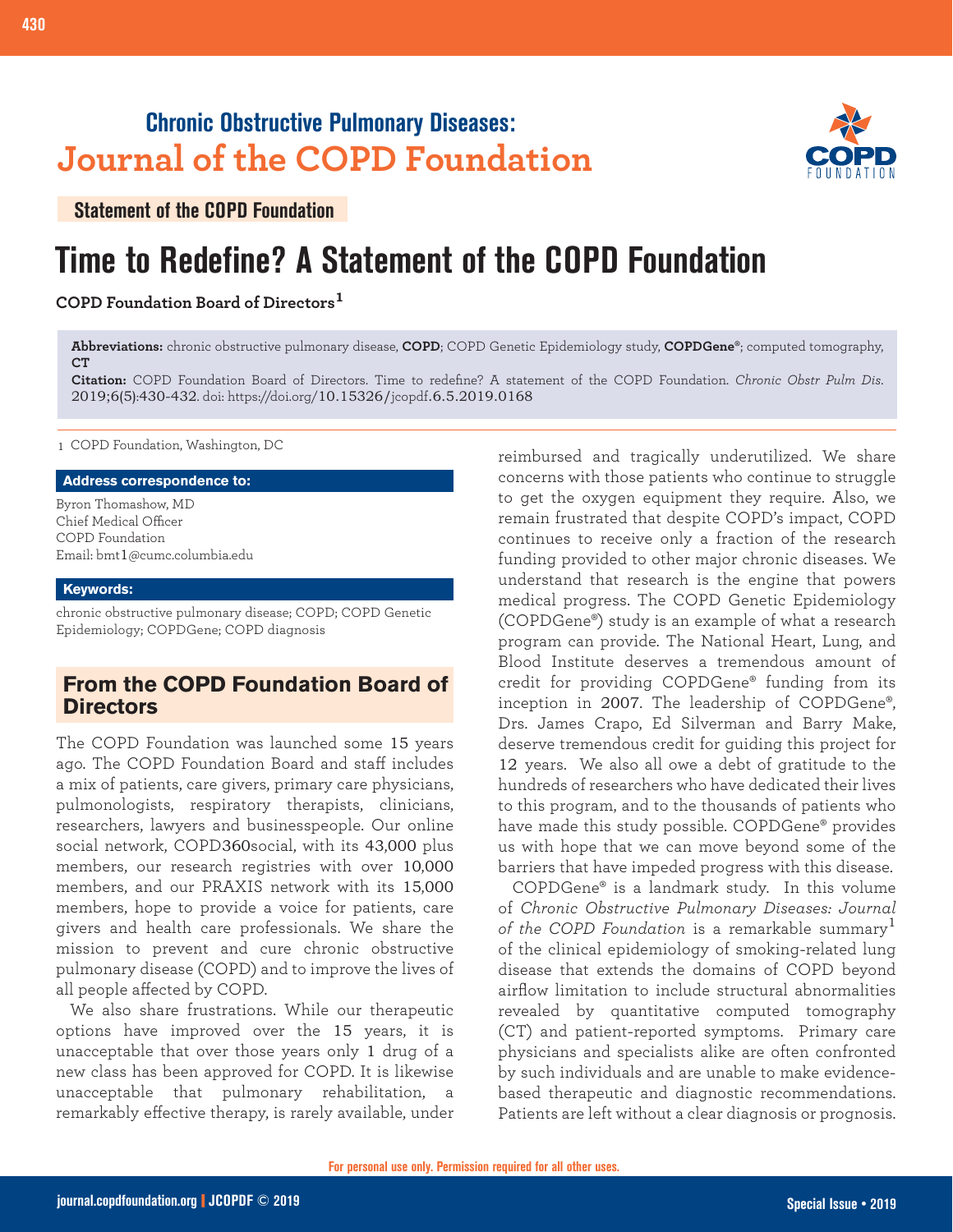Understanding the natural history of these smokingrelated disease categories that do not meet the current diagnostic criteria for COPD is an important advance. By adding findings from CT imaging to information regarding exposures, symptoms, and spirometry, COPDGene® investigators suggest that we can include groups with possible and probable COPD to those with more definite disease. Longitudinal data suggests that over time many with imaging abnormalities but no measurable spirometric obstruction ultimately progress to abnormal spirometry. As noted in the article, "current COPD diagnostic criteria fail to capture individuals with smoking-related disease who are at increased risk of progressive lung function loss and mortality."<sup>1</sup> In addition, other data from the COPDGene® study suggests that all COPD does not progress along the same route. As many of us have believed for years, not all COPD is the same. The framework for categorizing smokingrelated pulmonary conditions that is outlined by the COPDGene® study will lay the foundation for future research and treatment recommendations.

We understand that there are limitations to this study. We understand that as many as 25% of COPD patients in the United States never smoked and that worldwide exposure to biomass fuels is increasingly recognized as a cause of COPD. We do not know whether the information generated by COPDGene® can be applied to these groups as well. For this new

approach to defining COPD to work, we need to be able to use low dose CT scanning to minimize x-ray exposure, and there needs to be software that can simplify the interpretation of the critical CT scan component. Moreover, medications aimed for more specific types of COPD need to be developed. Much more work needs to be done. But we believe the data generated by COPDGene® provides hope, something that has been sadly missing in the COPD community. The work suggests that we have the potential to make the diagnosis earlier, increasing the possibility that treating earlier could slow or halt progression, reverse damage before it is irreversible, and impact the ultimate course of the disease. The data from COPDGene® suggests that it may be time to broaden the definition of COPD beyond the limitations of spirometric obstruction. The COPD Foundation Board of Directors enthusiastically supports this proposal.

John W. Walsh, the founder of both the COPD Foundation and the Alpha-1 Foundation, was one of the leading forces behind the launching of COPDGene®. John passed away several years ago, but his vision and legacy live on. He would be thrilled with the progress being made. He would understand that this is just the first step towards better therapies and amelioration of the suffering COPD patients endure. But John, with a gleam in his eyes, would urge all of us to "keep the faith."